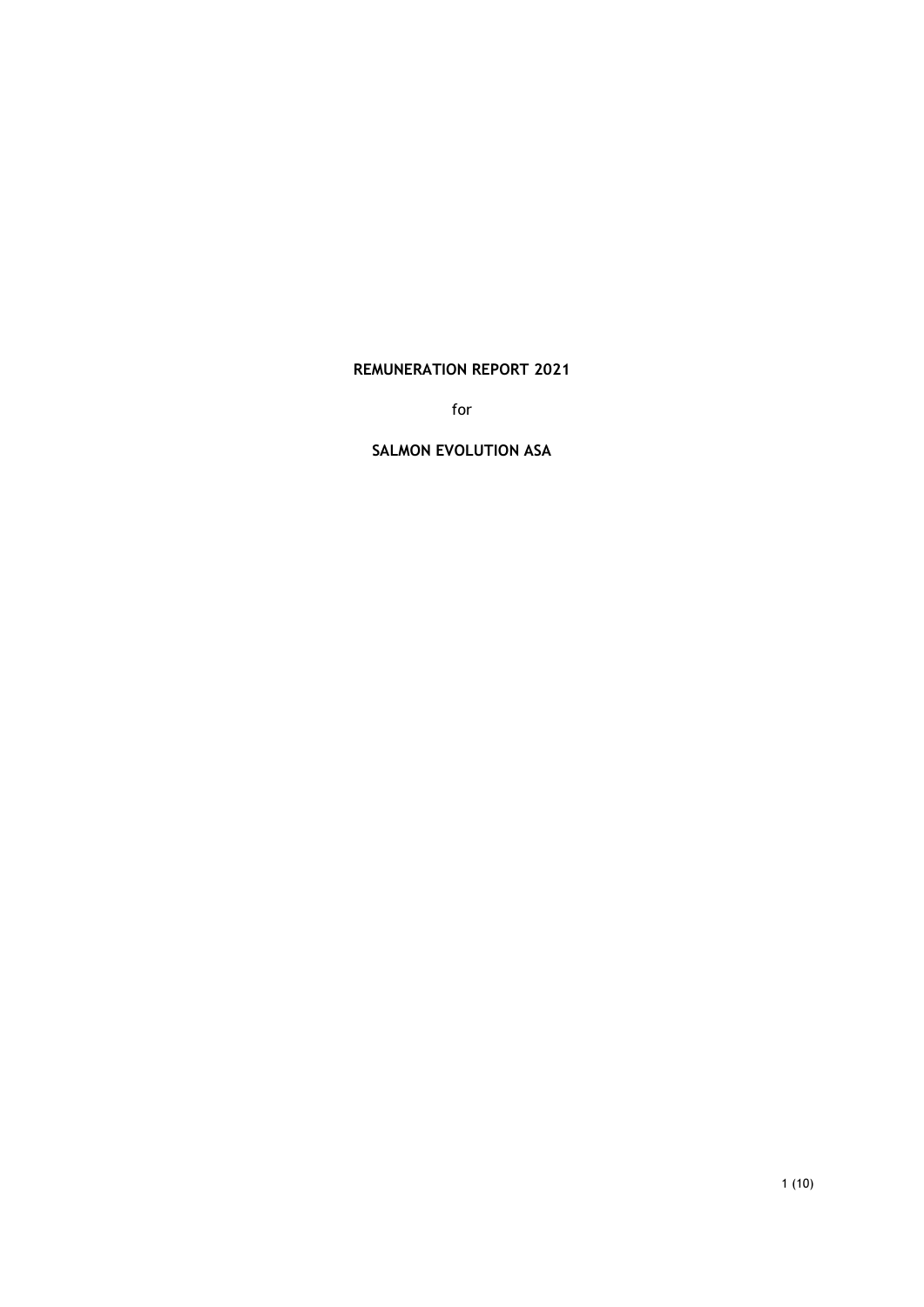# **REMUNERATION OF DIRECTORS OF SALMON EVOLUTION ASA**

Subject to advisory vote by the general meeting on 14 June 2022

In accordance with the Norwegian Public Limited Liability Companies Act (the "**Act**") section 6-16 b, the Board of Directors of Salmon Evolution ASA (the "**Company**") has prepared a report on the salary and other remuneration of the CEO and senior executives of the Company awarded or due in 2021.

This report regards remuneration of the following executive management of 2021:

- Chief Executive Officer (CEO) position currently held by Håkon André Berg
- Chief Financial Officer (CFO) position currently held by Trond Håkon Schaug-Pettersen
- Chief Operating Officer (COO) position currently held by Ingjarl Skarvøy
- Chief Project Officer (CPO) position currently held by Kamilla Mordal Holo
- Chief Commercial Officer (CCO) position currently held by Odd Frode Roaldsnes (from Sep 2021)
- Former CCO Trond Valderhaug until Sep 2021

Hereinafter collectively referred to as the "**Executive Management**" or separately as each "**Executive**". Of the Executive Management, the CEO and CFO are formally employed by Salmon Evolution ASA while the other members of the Executive Management are formally employed by Salmon Evolution Norway AS.

## **1. Introduction, scope and purpose**

This remuneration report 2021 provides an overview of remuneration of the Executive Management of the Company in 2021 in relation to the Company's Remuneration Policy adopted by the general meeting on 19 May 2021. This report has been prepared in accordance with the Norwegian Public Limited Liability Companies Act section 6-16 b.

The Company's Remuneration Policy is designed to align the interests between Executives and the Company's shareholders and further stimulate a culture focused on profitability and growth in shareholder values. The Company is dependent on being able to offer remuneration which can attract and retain executives with strong competence.

The purpose of the Remuneration Policy is to set out remuneration components for the Executive Management and providing a framework for remuneration to Executives in accordance with the Company's business strategy and long-term interests, hereunder long-term sustainability, profitability and long-term growth in shareholder values. The total remuneration of the Executive Management is therefore constructed as a combination of fixed salary and variable compensation.

A competitive fixed salary shall be paid in order to attract and retain high-quality and experienced executives and to provide appropriate remuneration for their important role in the Company. This is required to support the recruitment and retention of executives of the caliber required to implement the Company's strategy. The variable compensation is designed to achieve good financial results and increase shareholder value while retaining key employees.

Further information on remuneration can be found in the Annual Report 2021 on page 83 and 84. The Company does not currently have a remuneration committee.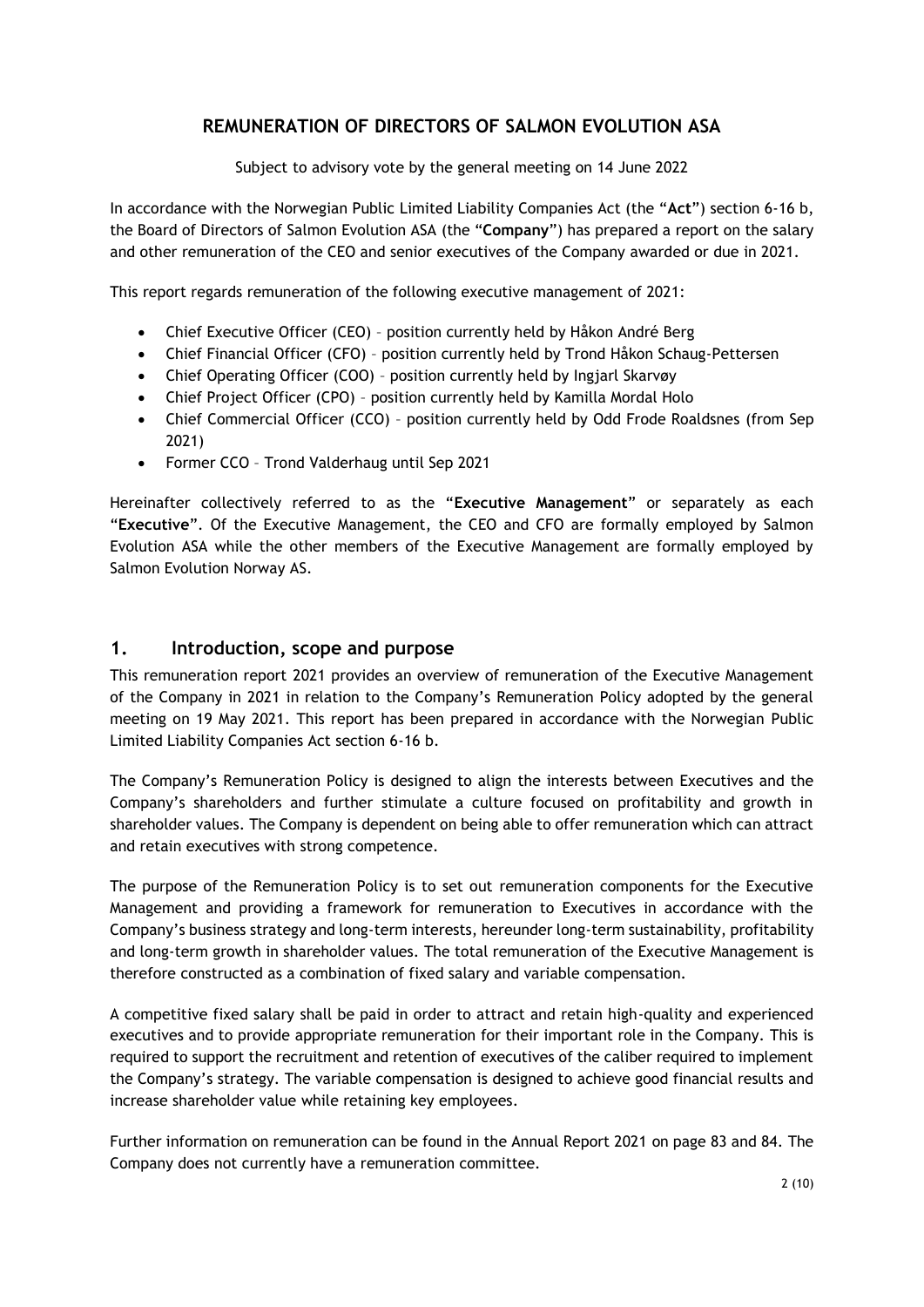The remuneration of Executives in 2021 was in accordance with the Company's approved Remuneration Policy.

# **2. Overview of financial year 2021**

# **2.1 Introduction to Salmon Evolution**

Salmon Evolution ASA is a Norwegian company headquartered in Molde, Norway and listed on the Oslo Stock Exchange. The Company owns the following subsidiaries (collectively **"Salmon Evolution"** or the **"Group"**):

- Salmon Evolution Norway AS (**"SENAS"**, registered in Hustadvika municipality, Norway)
- Salmon Evolution Asia AS (**"SEA"**, registered in Hustadvika municipality, Norway)
- Kraft Laks AS (**"Kraft Laks"**, registered in Volda municipality, Norway)

Salmon Evolution is a Norwegian land-based salmon farming company focused on extending the ocean's potential by transferring the best preconditions offered by the sea to farm fish on land through its chosen hybrid flow-through system technology (HFS). This secures a truly sustainable production process with controlled and optimal growth conditions and limiting operational and biological risk.

The Group's first production facility is under construction at Indre Harøy, strategically located on the Norwegian west coast with unlimited access to fresh seawater, renewable energy, established infrastructure for salmon farming, and an educated and experienced work force. The entire project is designed for an annual capacity of approx. 31,500 tonnes HOG of. Phase 1 of the project which is currently under construction and with expected completion in Q4 2021, comprises an annual production of 7,900 tonnes HOG. During Q1 2022 parts of the phase 1 facility was completed and operations commenced.

The Company has also entered into a joint venture with Dongwon Industries where the parties will develop, construct and operate a land-based salmon farming facility in South Korea with an annual production capacity of 16,800 tonnes HOG, using Salmon Evolution's chosen HFS technology.

As per 31 December 2021, the Group had 32 full time employees and we expect to further increase the workforce as Group continues to grow.

## **2.2 Full Year results**

Operating revenues in 2021 amounted to NOK 12.3 million compared to operating revenues of NOK 0.7 million in 2020. Operating revenues for 2021 were primarily related to revenues from sale of smolt in Kraft Laks, a company acquired by the Company in 2021.

Operating profit for 2021 was NOK -37.8 million compared to NOK -17.7 million in 2020. The increased loss in 2021 is driven by a higher activity level within the Group ahead of production start and completion of phase 1 at Indre Harøy.

Profit for the period in 2021 was NOK -26.4 million compared to NOK -16.8 million in 2020. Profit for 2021 was impacted by a net positive tax effect of NOK 6.5 million relating to change in deferred tax.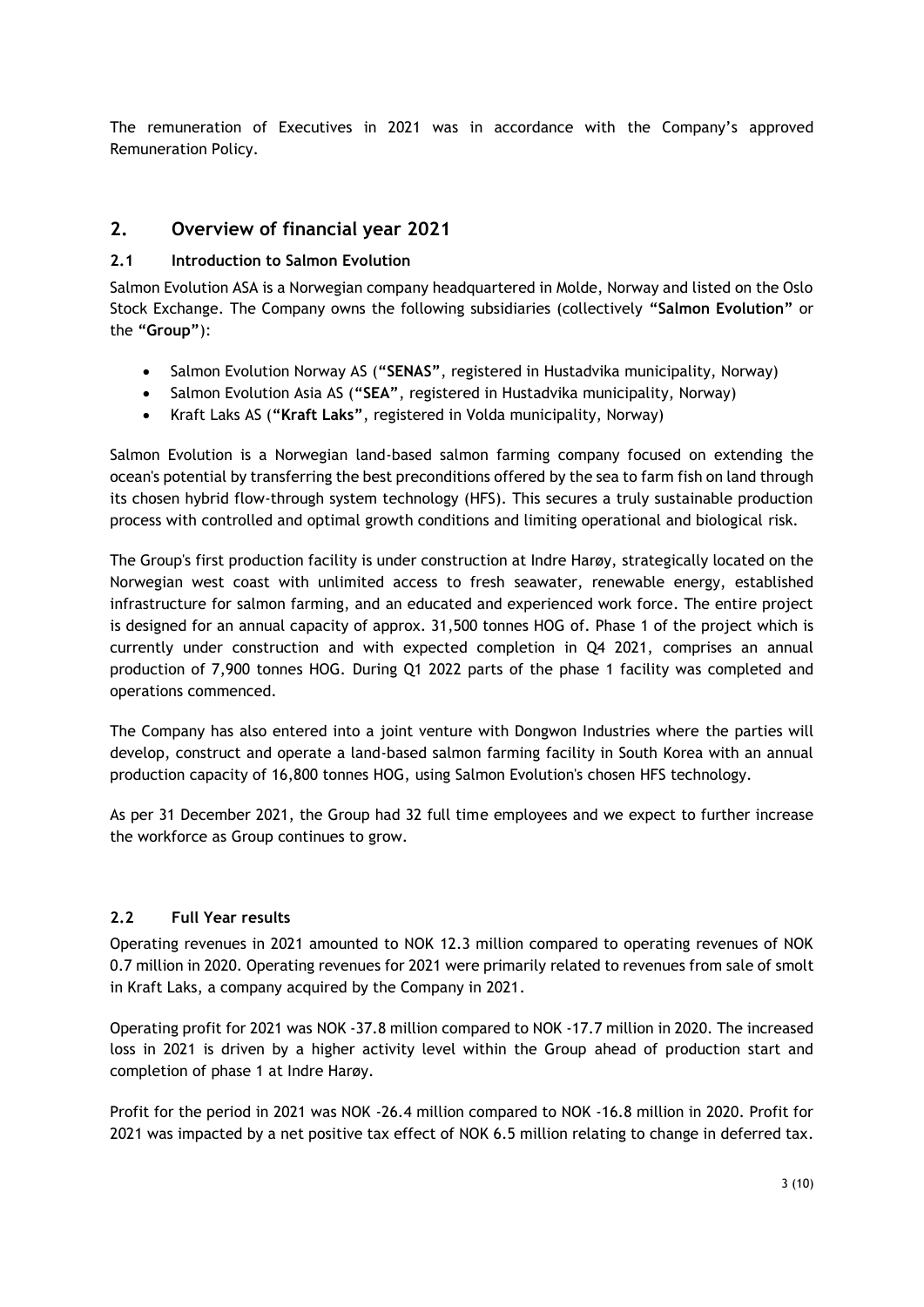#### **2.3 Statement of Financial Position**

Total assets were NOK 1,706 million as per 31 December 2021 compared to NOK 893 million as per 31 December 2020. The increase was mainly related to continued progress at the Indre Harøy project.

Cash and cash equivalents were NOK 506 million as per 31 December 2021 compared to NOK 648 million as per 31 December 2020.

Total equity increased to NOK 1,298 million as per 31 December 2021 compared to NOK 788 million as per 31 December 2020, following the completion of equity issues during the financial year. The Group's equity ratio as per 31 December 2021 was 76%.

#### **2.4 Highlights of 2021**

- Key events in the Company 2021 that have impact on management remuneration have been the continued progress and project execution at the Indre Harøy project, the establishment of our joint venture in South Korea, the listing on Oslo Stock Exchange, successful equity and debt capital raisings, the acquisition of Kraft Laks and share price appreciation from NOK 6.85 per year end 2020 to NOK 8.60 per year end 2021. Share price appreciation have a direct impact on variable remuneration paid to management through the Company's option program (no options exercised during 2021)
- During 2021 the following additions to the management team were made:
	- Trond Håkon Schaug-Pettersen took on the position as CFO from of 1 January 2021
	- Odd Frode Roaldsnes took on the position as CCO from 1 September 2021, replacing Trond Valderhaug
- The Company's Remuneration Policy was established in 2021 and was adopted by the general meeting on 19 May 2021.
- There have been no derogations from the Remuneration Policy during 2021.

# **3. Total remuneration in 2021 to Executive Management**

#### **3.1 Remuneration awarded or due in 2021**

In 2021, the remuneration to Executives consisted in average of 68% fixed salary and 26% variable remuneration and was in line with the guidelines set out in the Remuneration Policy. Pension and other compensation represented an average of 6%. The bonus amount was mainly based on specific achievements such as the continued progress and project execution at the Indre Harøy project, organizational development, the establishment of our joint venture in South Korea, the listing on Oslo Stock Exchange, successful equity and debt capital raisings and the acquisition of Kraft Laks. The total remuneration is designed to increase shareholder value while retaining key employees.

Table 1-3 below gives an overview of the total remuneration paid to the Directors of the Board and the Executive Management in 2021 together with comparative figures for 2020: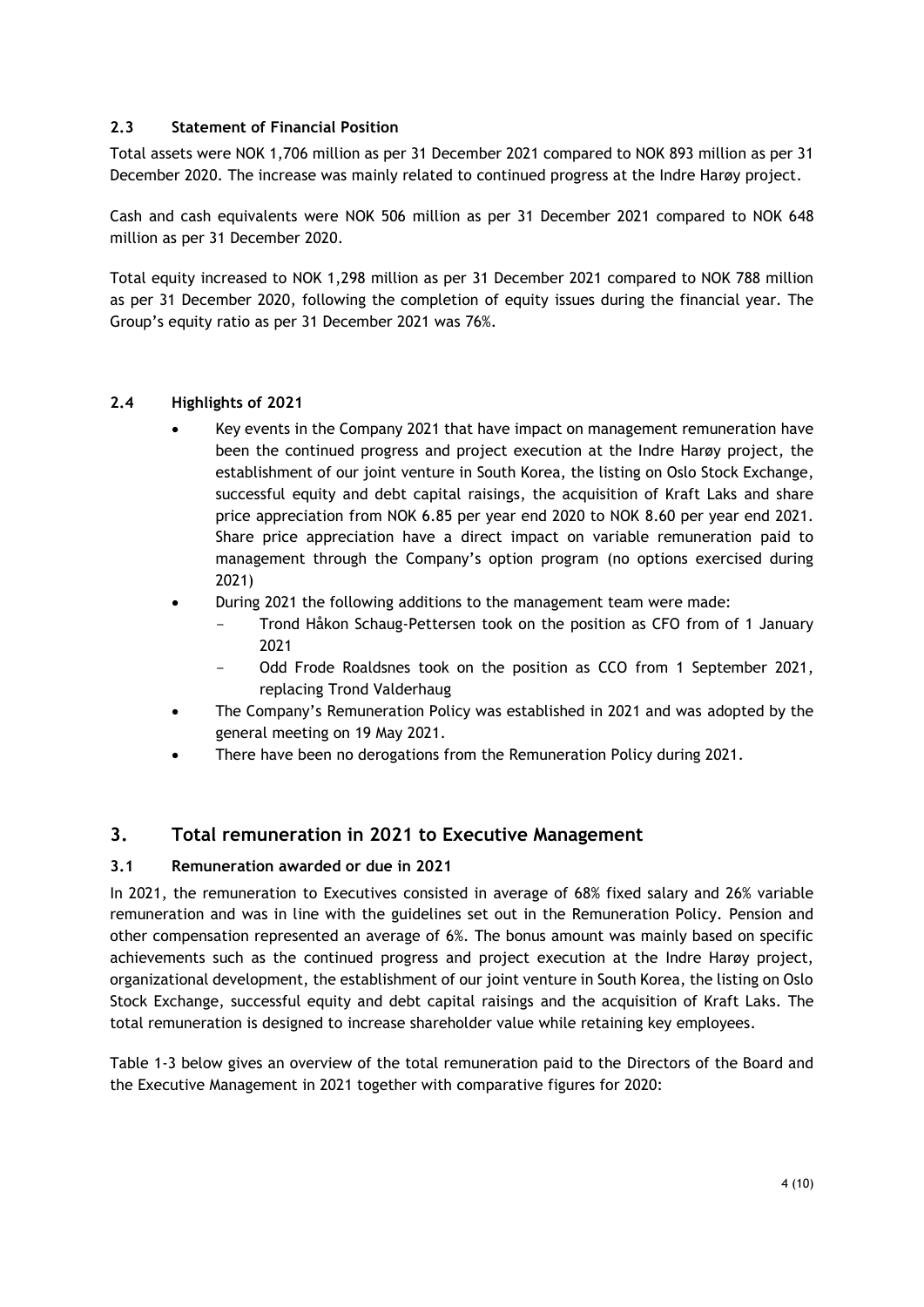| Name of<br>Director.<br>position                                         | <b>FY</b> | <b>Fixed remuneration</b> |      |                    |                          | $\overline{2}$<br>Variable<br>remuneration | 3<br>Extra-<br>ordinar | 4<br>Pensio<br>n. | 5<br><b>Total</b><br>remunerati | 6<br>Proportion<br>of fixed and |
|--------------------------------------------------------------------------|-----------|---------------------------|------|--------------------|--------------------------|--------------------------------------------|------------------------|-------------------|---------------------------------|---------------------------------|
|                                                                          |           | Base<br>salary            | Fees | Fringe<br>benefits | One-<br>year<br>variable | Multi-<br>year<br>variable                 | y items                | expens<br>е       | on                              | variable<br>remuneratio<br>n    |
| Håkon André<br>Berg,                                                     | 2021      | 2,329                     | 0    | 13                 | 2,200                    | $\Omega$                                   | 0                      | 56                | 4,598                           | 52%/48%                         |
| CEO                                                                      | 2020      | 1,819                     | 0    | 22                 | 0                        | 0                                          | 0                      | 60                | 1,901                           | 99%/1%                          |
| Trond Håkon<br>Schaug-<br>Pettersen.<br>CFO                              | 2021      | 2,114                     | 0    | 285                | 800                      | 0                                          | 0                      | 56                | 3,255                           | 67%/33%                         |
|                                                                          | 2020      | 0                         | 0    | 0                  | 0                        | 0                                          | 0                      | 0                 | 0                               | N/A                             |
| Ingjarl<br>Skarvøy,<br>CO <sub>O</sub><br>Kamilla<br>Mordal Holo,<br>CPO | 2021      | 1,674                     | 0    | 165                | 250                      | 0                                          | 0                      | 57                | 2,146                           | 81%/19%                         |
|                                                                          | 2020      | 1,366                     | 0    | 155                | 0                        | 0                                          | 0                      | 63                | 1,584                           | 90%/10%                         |
|                                                                          | 2021      | 1,207                     | 0    | 23                 | 250                      | 0                                          | 0                      | 52                | 1,533                           | 82%/18%                         |
|                                                                          | 2020      | 1,008                     | 0    | 11                 | 0                        | 0                                          | 0                      | 48                | 1,066                           | 99%/1%                          |
| Odd Frode<br>Roaldsnes,<br>CCO <sup>*</sup>                              | 2021      | 513                       | 0    | 5                  | $\Omega$                 | 0                                          | 0                      | 18                | 535                             | 99%/1%                          |
|                                                                          | 2020      | 0                         | 0    | $\Omega$           | 0                        | 0                                          | $\Omega$               | $\Omega$          | 0                               | N/A                             |
| Trond<br>Valderhaug,                                                     | 2021      | 1,328                     | 0    | 26                 | 0                        | 0                                          | 0                      | 56                | 1,410                           | 98%/2%                          |
| CCO**                                                                    | 2020      | 381                       | 0    | 0                  | 0                        | 0                                          | 0                      | 18                | 400                             | 100%                            |

**Table 1 – Remuneration of management awarded or due in 2021 (numbers in NOK thousands)** 

\*CCO in Salmon Evolution from September 2021

\*\*CCO in Salmon Evolution until September 2021

## **3.2 Fixed remuneration**

The fixed salary for executives shall be at market terms and in accordance with the market salary for similar positions in the industry and shall be based on responsibility, competence and performance. The level of the fixed salary shall be reviewed on a regular basis, normally once a year.

Within the framework of the existing agreements, the remuneration to the CEO shall be recommended by the chairman and approved by the board of directors on a yearly basis, while the remuneration to other executives shall be approved by the CEO in consultation with the chairman and presented to the board of directors on a yearly basis.

In 2021, the CEO's fixed salary increased by 28% compared to 2020, reflecting a change in position from CFO to CEO in 2020, general market alignment, increased activity level within the Group and overall responsibility. The fixed salary for the CEO constitutes 51% of the total remuneration, and 77% for the other Executives, which complies with the guidelines set out in the Remuneration Policy.

#### **3.3 Variable remuneration**

The variable compensation for 2021 consisted of a discretionary bonus payable in cash to each member of the Executive Management.

The following cash bonuses were paid to the Executive Management during 2021:

- CEO Håkon Berg: NOK 2,200,000, equivalent to 94% of the fixed salary
- CFO Trond Håkon Schaug-Pettersen: NOK 800,000, equivalent to 38% of the fixed salary
- COO Ingjarl Skarvøy: NOK 250,000, equivalent to 15% of the fixed salary
- CPO Kamilla Mordal Holo: NOK 250,000, equivalent to 21% of the fixed salary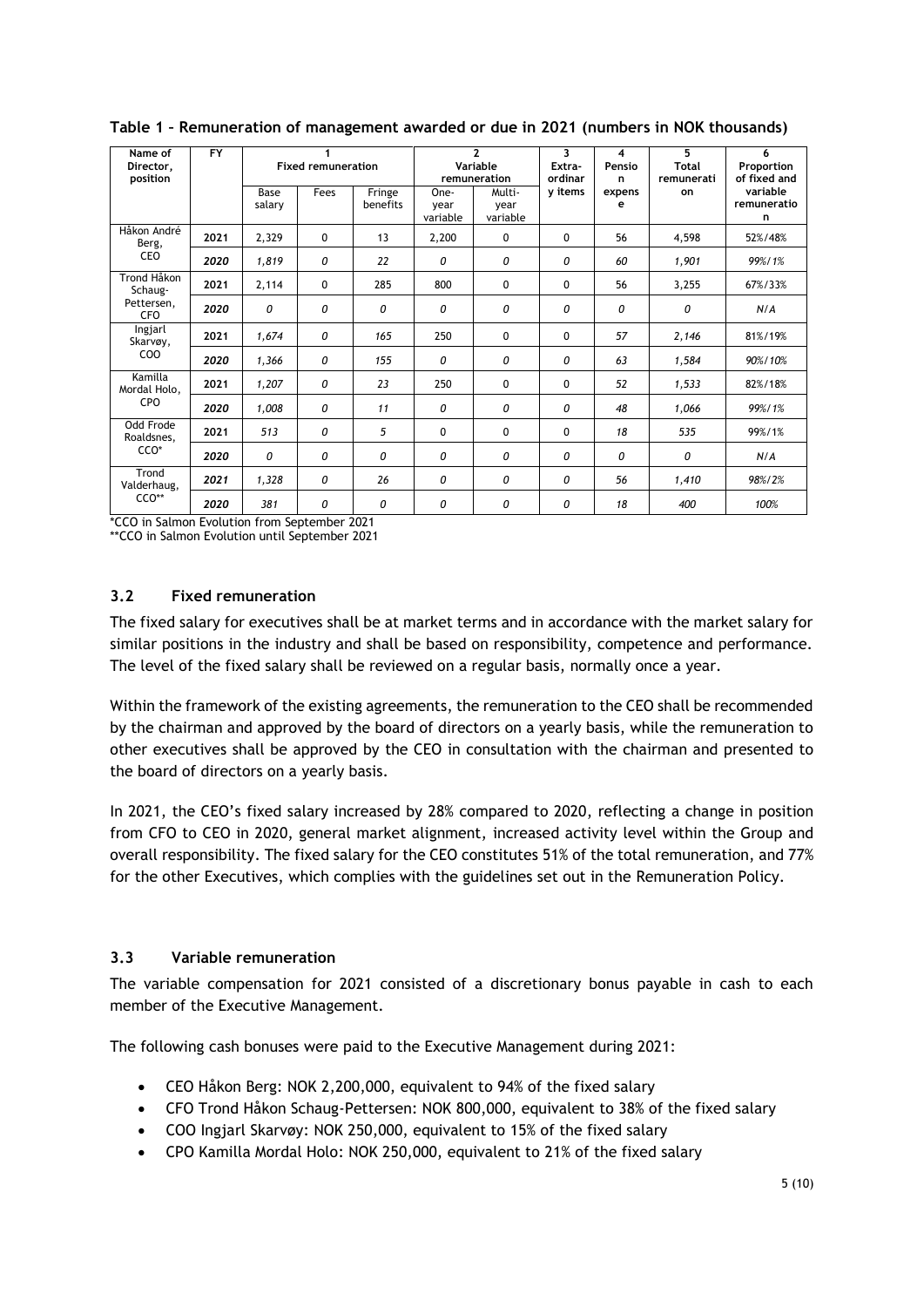The company cannot demand repayment of variable remuneration unless obvious miscalculations or non-entitled payment have been made.

For information about the variable remuneration and the specific application of the performance criteria, please refer to section [3.6](#page-7-0) [Application of performance criteria.](#page-7-0)

#### **3.4 Share based remuneration**

#### 3.4.1 Share ownership

As of 31 December 2021, the members<sup>1)</sup> of the Executive Management held shares in the Company as set out below:

| <b>Name</b>                         | <b>Total shareholding</b> |
|-------------------------------------|---------------------------|
| Håkon André Berg, CEO <sup>1)</sup> | 185,000                   |
| Trond Håkon Schaug-Pettersen, COO   | 190,000                   |
| Ingjarl Skarvøy, COO <sup>2)</sup>  | 1,800,150                 |
| Kamilla Mordal Holo, CPO3)          | 60,060                    |

*1) Through his wholly owned company Carried Away AS*

*2) Through his wholly owned company Terra Mare AS*

*3) Through her wholly owned company C10 Holding AS*

#### 3.4.2 Share option program

#### 2020 share option program:

In 2020 the Group granted 1,175,000 options to the Executive Management. These options have been granted at different points in time during the year, and key assumptions are listed in table 2 below. Each option gives the holder the right to subscribe or purchase shares in Salmon Evolution at subscription price of NOK 4.30 per shares for all members of the Executive Management except for the CFO where the subscription price was NOK 6.20 per share due to the timing of his employment start. The options were granted on 25 August 2020 and 28 September 2020 and has an 18-month maturity. The options can be exercised at earliest, 12 months after the grant date. All options were exercised in January 2022 and the new shares were issued in March 2022.

## 2021 share option program:

On 26 August 2021 the Board of the directors of the Company established a share option program for members of the Company's executive management where total of 7,650,000 share options have been granted. The options will be issued on an annual basis with 1/3 each year, with issue dates being 31 August 2021 (of which 250,000 share options was issued 22 November 2021), 1 June 2022 and 1 June 2023. Issued options vest 50% after year one and 50% after year two. A total of 2,550,000 share options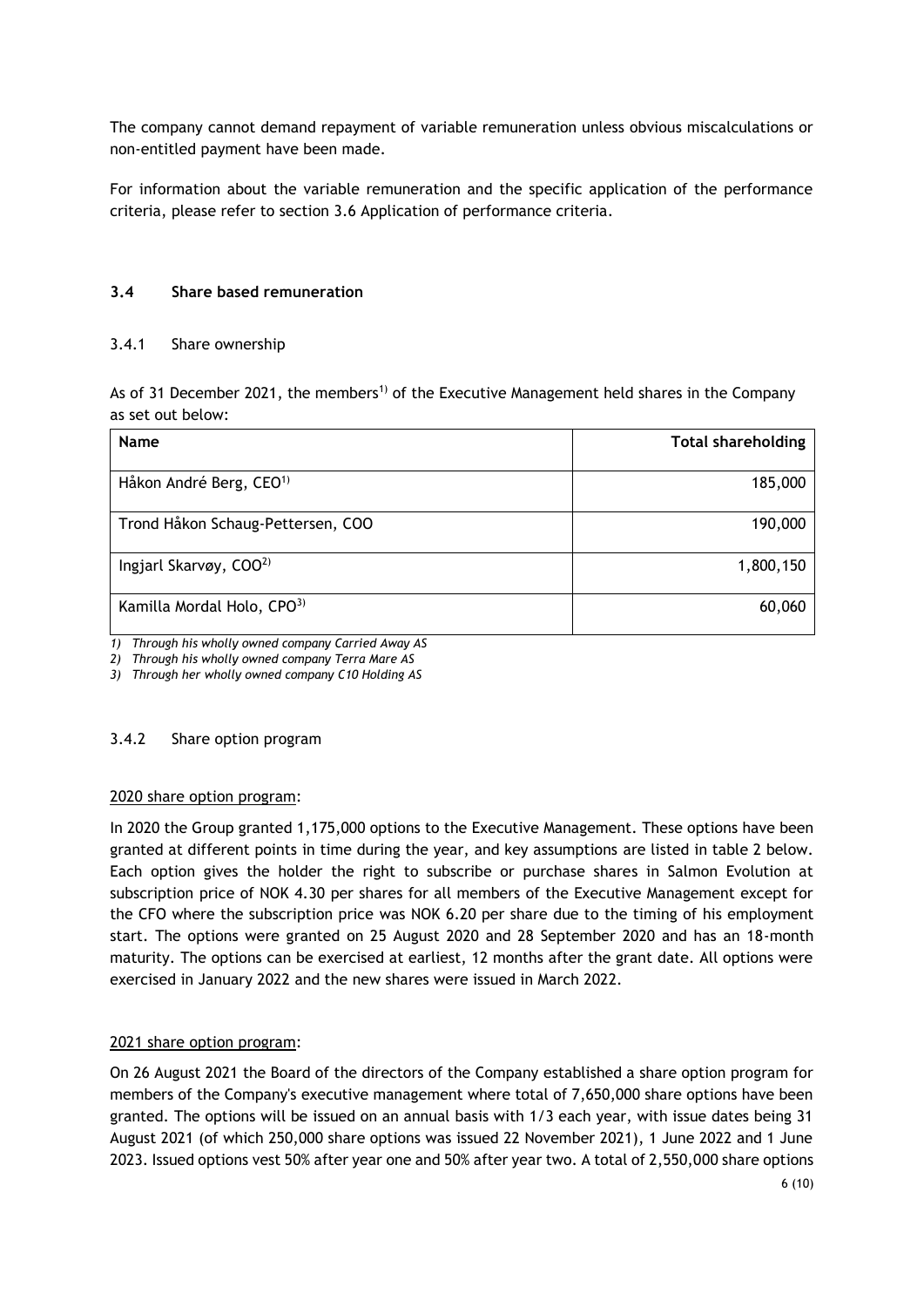were issued with a strike price of NOK 9.00 per share, and a total of 5,100,000 options were granted at a strike price equal to the closing price of the Company's shares on Oslo Børs on the last trading day prior to the respective future issue dates + 15%.

The share option agreements contain clauses customary for such agreement, hereunder cancellation of unvested options in case the employee's employment with the Company is terminated, option for the Company to settle exercised option with shares or cash and a cap on maximum profit from each annual allotment of options.

Further, in case of certain corporate changes, hereunder M&A situations, all granted, but yet not issued options under the program, immediately become exercisable at a strike price equal to the strike price for the last option grant plus a premium of 15%, without any limitation as to maximum profit under the program.

The objective of the share remuneration program is to stimulate long-term profitability and value creation as well as being able to attract and retain competent executives.

As of 31 December 2021, the members of the Executive Management held share options in the Company as set out below in table 4:

|                                          | <b>Grant date</b> | <b>Vesting Date</b>   | <b>Expiration Date</b> | Quantity<br>Granted | <b>Exercise</b><br>Price<br>(NOK) |
|------------------------------------------|-------------------|-----------------------|------------------------|---------------------|-----------------------------------|
| Håkon André Berg, CEO                    | 27.08.2021        | 01.06.22/<br>01.06.23 | 25.08.2026             | 1,000,000           | 9.0                               |
|                                          | 27.08.2021        | 01.06.23/<br>01.06.24 | 01.06.2027             | 1,000,000           | N/A                               |
|                                          | 27.08.2021        | 01.06.24/<br>01.06.25 | 01.06.2028             | 1,000,000           | N/A                               |
|                                          | 25.08.2020        | 25.08.2021            | 25.02.2022             | 450,000             | 4,3                               |
| Trond H. Schaug-Pettersen,<br><b>CFO</b> | 27.08.2021        | 01.06.22/<br>01.06.23 | 25.08.2026             | 800,000             | 9.0                               |
|                                          | 27.08.2021        | 01.06.23/<br>01.06.24 | 01.06.2027             | 800,000             | N/A                               |
|                                          | 27.08.2021        | 01.06.24/<br>01.06.25 | 01.06.2028             | 800,000             | N/A                               |
|                                          | 28.09.2020        | 28.09.2021            | 25.02.2022             | 375,000             | 6,2                               |
| Ingjarl Skarvøy, COO                     | 27.08.2021        | 01.06.22/<br>01.06.23 | 25.08.2026             | 250,000             | 9.0                               |
|                                          | 27.08.2021        | 01.06.23/<br>01.06.24 | 01.06.2027             | 250,000             | N/A                               |
|                                          | 27.08.2021        | 01.06.24/<br>01.06.25 | 01.06.2028             | 250,000             | N/A                               |
|                                          | 25.08.2020        | 25.08.2021            | 25.02.2022             | 100,000             | 4,3                               |
| Kamilla Mordal Holo, CPO                 | 27.08.2021        | 01.06.22/<br>01.06.23 | 25.08.2026             | 250,000             | 9.0                               |
|                                          | 27.08.2021        | 01.06.23/<br>01.06.24 | 01.06.2027             | 250,000             | N/A                               |
|                                          | 27.08.2021        | 01.06.24/<br>01.06.25 | 01.06.2028             | 250,000             | N/A                               |
|                                          | 25.08.2020        | 25.08.2021            | 25.02.2022             | 100,000             | 4,3                               |
| Odd Frode Roaldsnes, CCO                 | 22.11.2021        | 01.06.22/<br>01.06.23 | 25.08.2026             | 250,000             | 9.0                               |
|                                          | 22.11.2021        | 01.06.23/<br>01.06.24 | 01.06.2027             | 250,000             | N/A                               |
|                                          | 22.11.2021        | 01.06.24/<br>01.06.25 | 01.06.2028             | 250,000             | N/A                               |
| Trond Valderhaug,<br>CCO                 | 25.08.2020        | 25.08.2021            | 25.02.2022             | 150,000             | 4,3                               |

|  | Table 2 - Share options awarded or due to the directors for 2021 |  |  |  |  |
|--|------------------------------------------------------------------|--|--|--|--|
|--|------------------------------------------------------------------|--|--|--|--|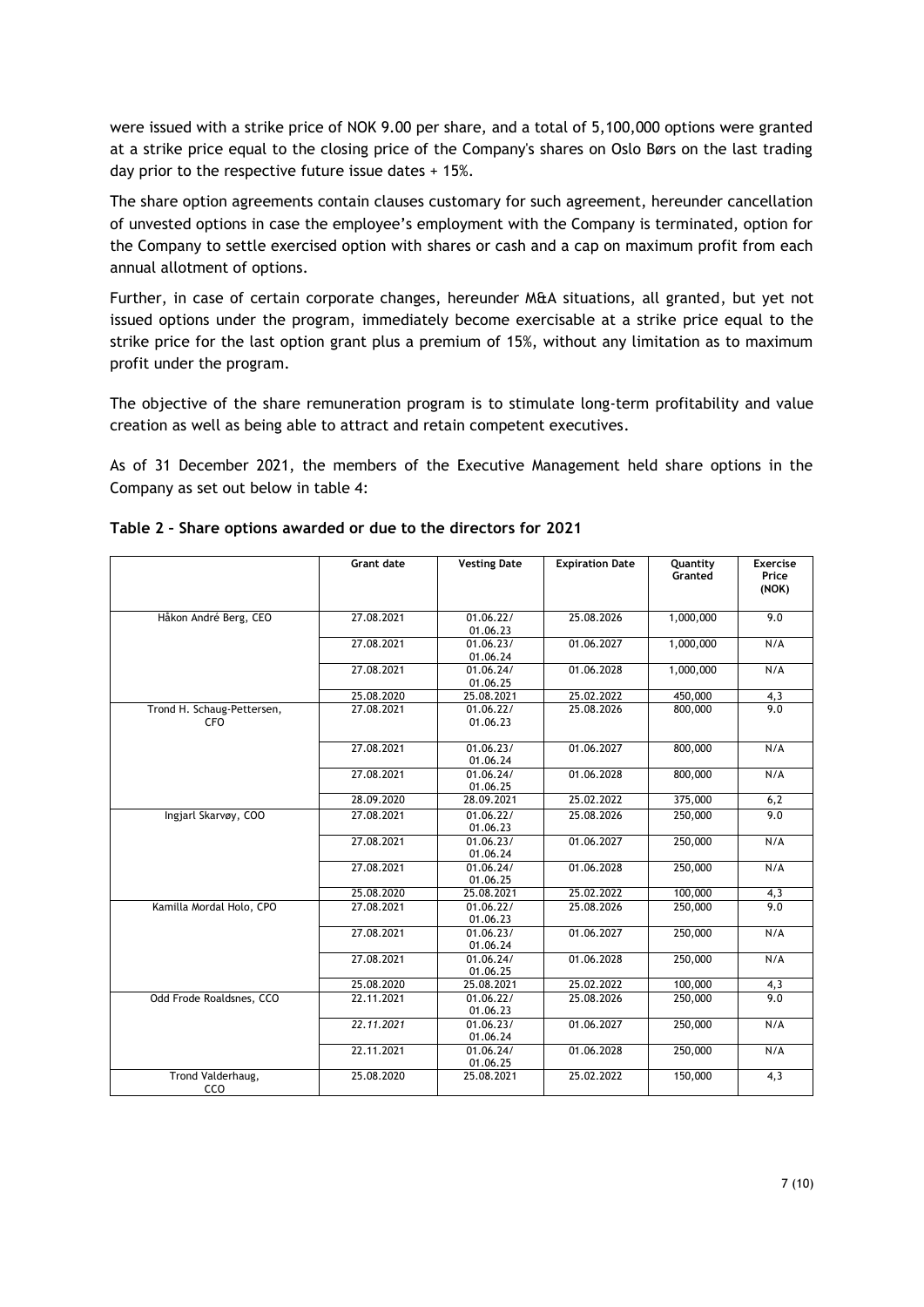# **3.5 Use of the right to reclaim remuneration**

No remuneration has been reclaimed in 2021.

## <span id="page-7-0"></span>**3.6 Application of performance criteria**

The purpose of the Company's variable remuneration for the Executive Management is to stimulate long-term profitability and value creation as well as being able to attract and retain competent executives and employees.

In this respect and as further described in section 3.4.2, the Company has implemented a share option program during 2021.

For 2021 a cash bonus was also paid to the executive management. During 2021 none of the Executive share options were exercisable as per the set vesting schedules. Further, the Executive Management has during 2021 had an extra ordinary high workload and the Company has had a strong performance across multiple categories, both operationally and financially. The Board of Directors therefore found a cash bonus appropriate.

# **4. Total remuneration in 2021 to the Board of Directors**

Remuneration to the Board of Directors is determined annually by the General Meeting and consists of a fixed annual fee. In addition, each member of any committee may receive an additional fee for the work performed in such committee. In addition, members of the Board are reimbursed for reasonable and documented business expenses related to the performance of required functions. Such expenses include, but are not limited to, accommodation, transportation, and meals when traveling for Board meetings, if applicable.

The proposals for remuneration of the Board of Directors are prepared by the Nomination Committee.

| Name of Director,                 | <b>FY</b> | Annual fee | Audit        | <b>Nomination</b> | <b>Total fee</b> | Comment             |
|-----------------------------------|-----------|------------|--------------|-------------------|------------------|---------------------|
| position                          |           |            | committee    | committee         |                  |                     |
|                                   |           |            |              |                   |                  |                     |
|                                   |           |            |              |                   |                  |                     |
|                                   |           |            |              |                   |                  |                     |
| Tore Tønseth,<br>Chairman         | 2021      | 500        | 0            | 0                 | 500              |                     |
|                                   | 2020      | 80         | 0            | 0                 | 80               |                     |
| Kristofer Reiten,<br>Board member | 2021      | 250        | $\mathbf{0}$ | 0                 | 250              |                     |
|                                   | 2020      | 240        | 0            | 0                 | 240              |                     |
| Glen Bradley,<br>Board member     | 2021      | 250        | 0            | 0                 | 250              |                     |
|                                   | 2020      | 140        | 0            | 0                 | 140              |                     |
| Peder Stette,<br>Board member     | 2021      | 250        | 0            | 0                 | 250              |                     |
|                                   | 2020      | 140        | 0            | 0                 | 140              |                     |
| Anne Breiby,<br>Board member      | 2021      | 250        | 0            | 0                 | 250              |                     |
|                                   | 2020      | 0          | 0            | 0                 | 0                |                     |
| Yun Ki Yun,<br>Board member       | 2021      | 208        | 0            | 0                 | 208              | From September 2020 |
|                                   | 2020      | 0          | 0            | 0                 | 0                |                     |

**Table 3 – Remuneration of directors awarded or due in 2021 (numbers in NOK thousands)**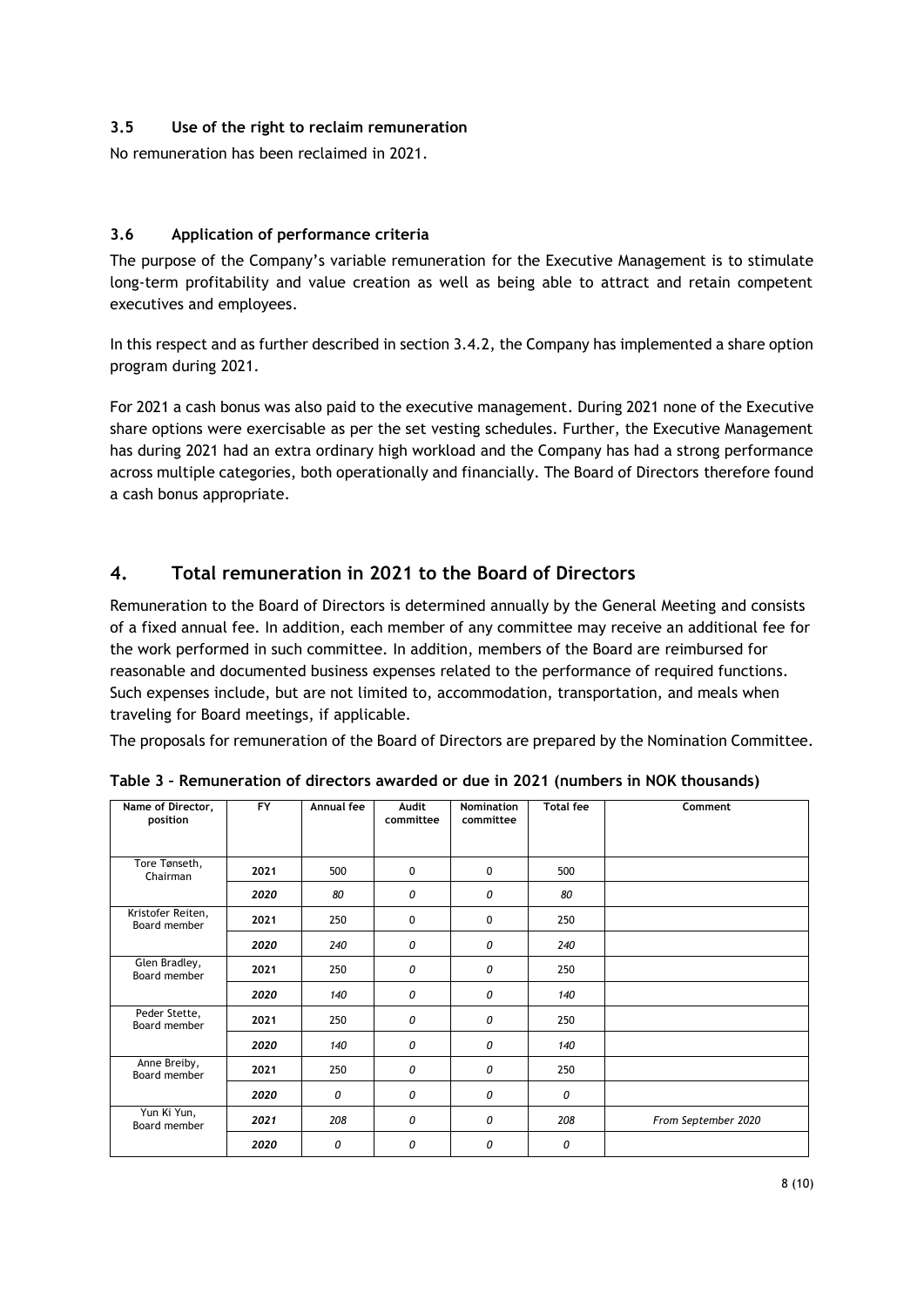| Janne-Grethe A.<br>Strand,       | 2021 | 42  | 0 | 0 | 42  | From March 2021  |
|----------------------------------|------|-----|---|---|-----|------------------|
| Board member                     | 2020 | 0   | 0 | 0 | 0   |                  |
| Ingvild Vartdal,<br>Board member | 2021 | 42  | 0 | 0 | 42  | From March 2021  |
|                                  | 2020 | 0   | 0 | 0 | 0   |                  |
| Frode Kjølås,<br>Board member    | 2021 | 208 | 0 | 0 | 208 | Until March 2021 |
|                                  | 2020 | 140 | 0 | 0 | 140 |                  |
| Ingjarl Skarvøy,<br>Board member | 2021 | 0   | 0 | 0 | 0   |                  |
|                                  | 2020 | 100 | 0 | 0 | 100 | Until March 2020 |
| Per Olav Mevold,<br>Board member | 2021 | 0   | 0 | 0 | 0   |                  |
|                                  | 2020 | 100 | 0 | 0 | 100 | Until March 2020 |
| Anders Sandøy,<br>Board member   | 2021 | 0   | 0 | 0 | 0   |                  |
|                                  | 2020 | 100 | 0 | 0 | 100 | Until March 2020 |
| Frank Småge,<br>Board member     | 2021 | 0   | 0 | 0 | 0   |                  |
|                                  | 2020 | 100 | 0 | 0 | 100 | Until March 2020 |
| Jonny Småge,<br>Board member     | 2021 | 0   | 0 | 0 | 0   |                  |
|                                  | 2020 | 0   | 0 | 0 | 0   | Until March 2020 |

# **5. Information about any derogations and deviations from the remuneration policy and procedure for implementation**

The Company has not deviated from the guidelines set out in the Remuneration Policy in connection with remuneration granted in 2021.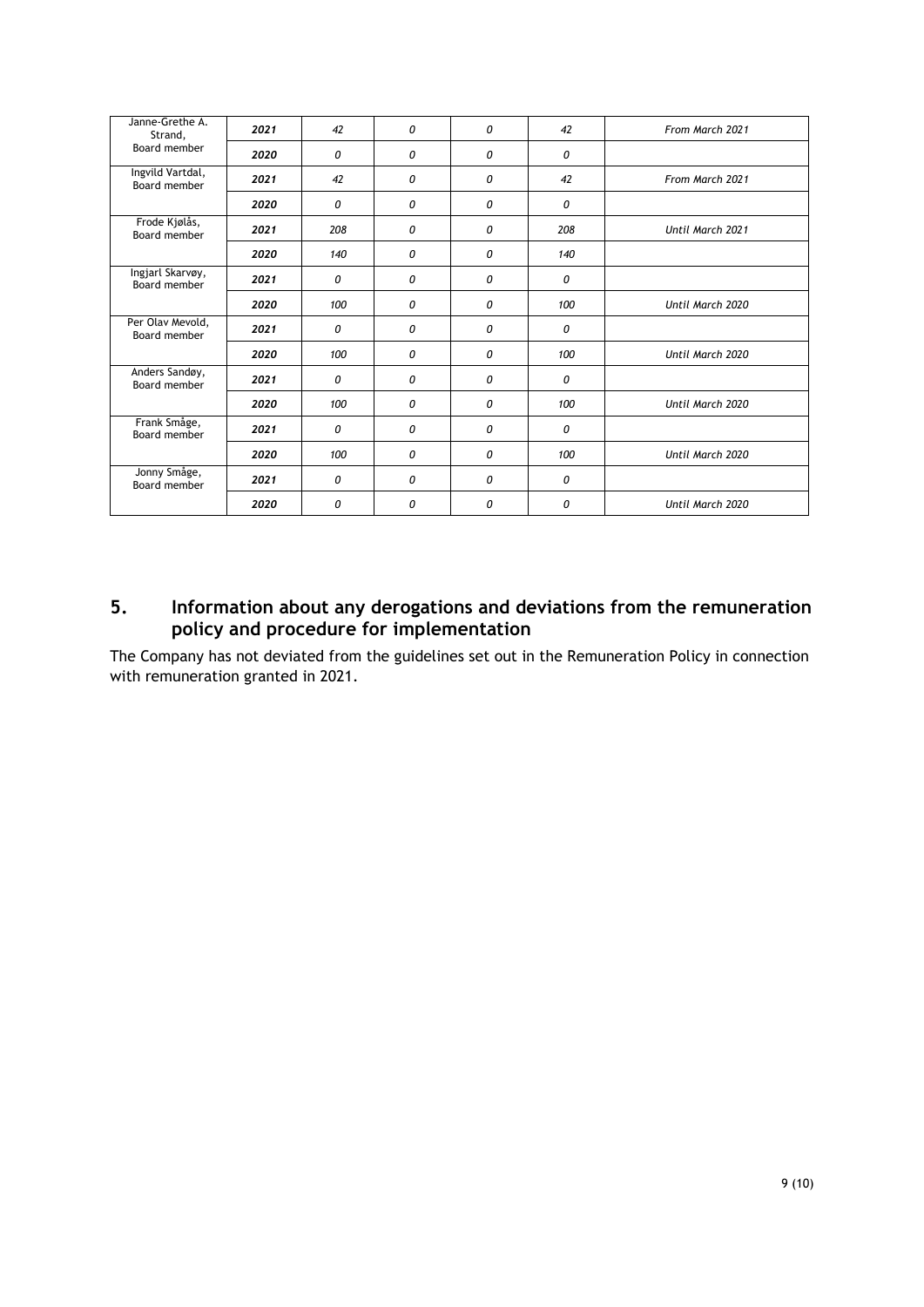# **6. Comparative information on the change of remuneration and company performance**

| Table 4 - Comparative information on the change of remuneration and company performance |  |  |  |  |  |
|-----------------------------------------------------------------------------------------|--|--|--|--|--|
| (numbers in NOK thousand)                                                               |  |  |  |  |  |

| Name of Director, position                                                | 2020      | 2021      | Change% | <b>Change NOK</b> |  |  |  |  |  |
|---------------------------------------------------------------------------|-----------|-----------|---------|-------------------|--|--|--|--|--|
| <b>Directors of the Board</b>                                             |           |           |         |                   |  |  |  |  |  |
| Tore Tønseth,<br>Chairman                                                 | 80        | 500       | 520%    | 420               |  |  |  |  |  |
| Kristofer Reiten,<br>Board member                                         | 240       | 250       | 4%      | 10                |  |  |  |  |  |
| Glen Bradley,<br>Board member                                             | 140       | 250       | 79%     | 110               |  |  |  |  |  |
| Peder Stette.<br>Board member                                             | 140       | 250       | 79%     | 110               |  |  |  |  |  |
| Glen Bradley,<br>Board member                                             | 140       | 250       | 79%     | 110               |  |  |  |  |  |
| Anne Breiby,<br>Board member                                              | 0         | 250       | N/A     | N/A               |  |  |  |  |  |
| Yun Ki Yun,<br>Board member                                               | 0         | 208       | N/A     | N/A               |  |  |  |  |  |
| Janne-Grethe A. Strand,<br>Board member                                   | 0         | 42        | N/A     | N/A               |  |  |  |  |  |
| Ingvild Vartdal,<br>Board member                                          | 0         | 42        | N/A     | N/A               |  |  |  |  |  |
| <b>Executive management</b>                                               |           |           |         |                   |  |  |  |  |  |
| Håkon André Berg,<br>CEO                                                  | 1,901     | 4,598     | 142%    | 2,697             |  |  |  |  |  |
| Trond Håkon S. Pettersen,<br><b>CFO</b>                                   | 0         | 3,255     | N/A     | N/A               |  |  |  |  |  |
| Ingjarl Skarvøy,<br>COO                                                   | 1,584     | 2,146     | 35%     | 562               |  |  |  |  |  |
| Kamilla Mordal Holo,<br>CPO                                               | 1,066     | 1,533     | 44%     | 467               |  |  |  |  |  |
| Odd Frode Roaldsnes,<br>CCO*                                              | 0         | 535       | N/A     | N/A               |  |  |  |  |  |
| Trond Valderhaug,<br>CCO**                                                | 400       | 1,410     | N/A     | N/A               |  |  |  |  |  |
| Company's performance                                                     |           |           |         |                   |  |  |  |  |  |
| Annual revenue                                                            | 704       | 12,257    | N/A     | 11,553            |  |  |  |  |  |
| EBIT                                                                      | $-17,676$ | $-37,841$ | $-114%$ | $-20, 165$        |  |  |  |  |  |
| Profit (Loss)                                                             | $-16,826$ | $-26,444$ | $-57%$  | $-9,618$          |  |  |  |  |  |
| Average remuneration per FTE                                              |           |           |         |                   |  |  |  |  |  |
| Average total salary,<br>Per FTE in Group (excl. executive<br>management) | 963       | 1041      | 8%      | 78                |  |  |  |  |  |

\*CCO in Salmon Evolution from September 2021

\*\*CCO in Salmon Evolution until September 2021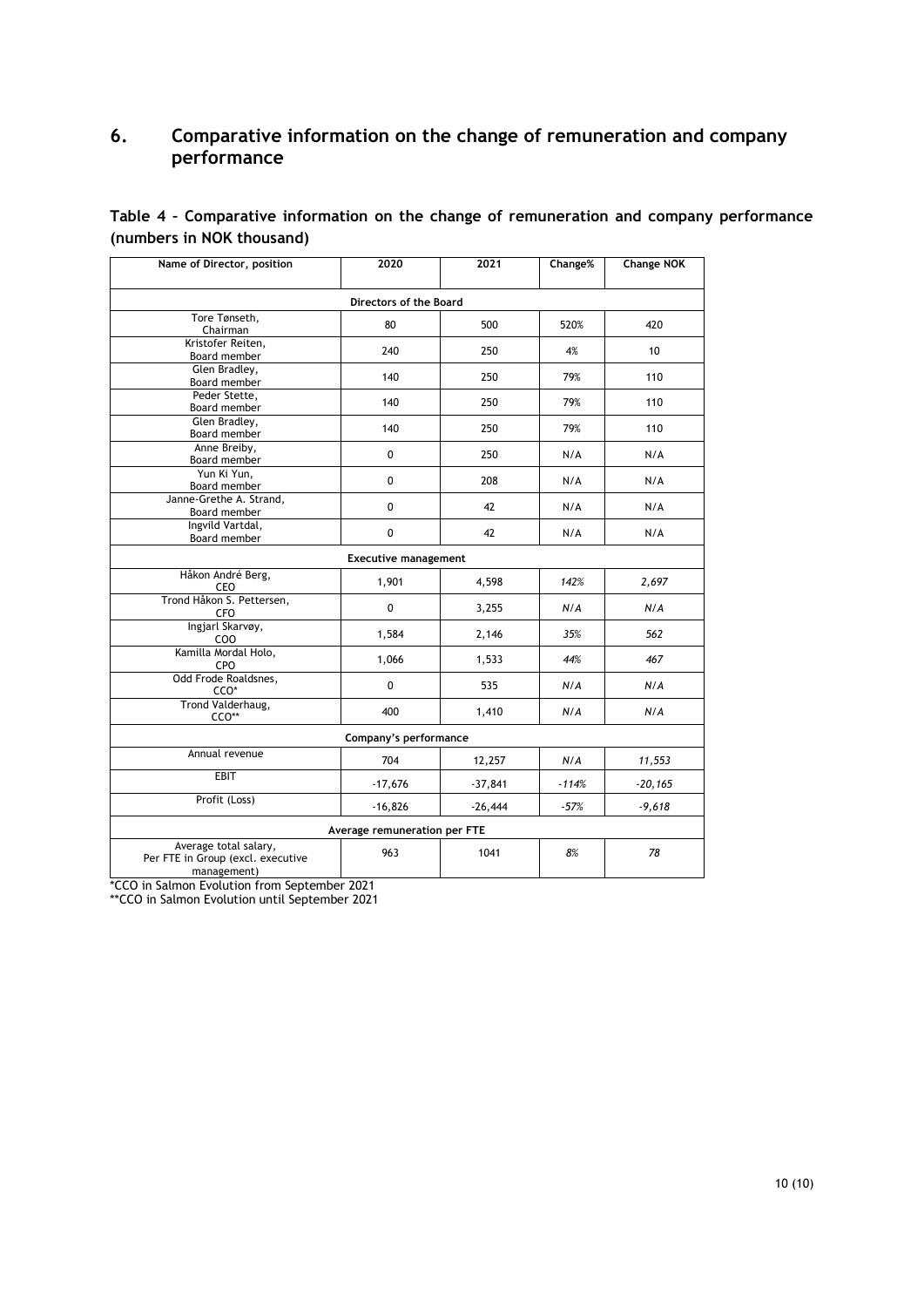

BDO AS Nøisomhed Serviceboks 15 6405 Molde

To the General Meeting of Salmon Evolution ASA

# Independent auditor's assurance report on report on salary and other remuneration to directors

# **Opinion**

We have performed an assurance engagement to obtain reasonable assurance that Salmon Evolution ASA's report on salary and other remuneration to directors (the remuneration report) for the financial year ended 31. December 2021 has been prepared in accordance with section 6-16 b of the Norwegian Public Limited Liability Companies Act and the accompanying regulation.

In our opinion, the remuneration report has been prepared, in all material respects, in accordance with section 6-16 b of the Norwegian Public Limited Liability Companies Act and the accompanying regulation.

# **Board of directors' responsibilities**

The board of directors is responsible for the preparation of the remuneration report and that it contains the information required in section 6-16 b of the Norwegian Public Limited Liability Companies Act and the accompanying regulation and for such internal control as the board of directors determines is necessary for the preparation of a remuneration report that is free from material misstatements, whether due to fraud or error.

# Our independence and quality control

We are independent of the company as required by laws and regulations and the International Ethics Standards Board for Accountants' Code of International Ethics for Professional Accountants (including International Independence Standards) (IESBA Code), and we have fulfilled our other ethical responsibilities in accordance with these requirements. Our firm applies International Standard on Quality Control 1 (ISQC 1) and accordingly maintains a comprehensive system of quality control including documented policies and procedures regarding compliance with ethical requirements, professional standards and applicable legal and regulatory requirements.

# Auditor's responsibilities

Our responsibility is to express an opinion on whether the remuneration report contains the information required in section 6-16 b of the Norwegian Public Limited Liability Companies Act and the accompanying regulation and that the information in the remuneration report is free from material misstatements. We conducted our work in accordance with the International Standard for Assurance Engagements (ISAE) 3000 – "Assurance engagements other than audits or reviews of historical financial information".